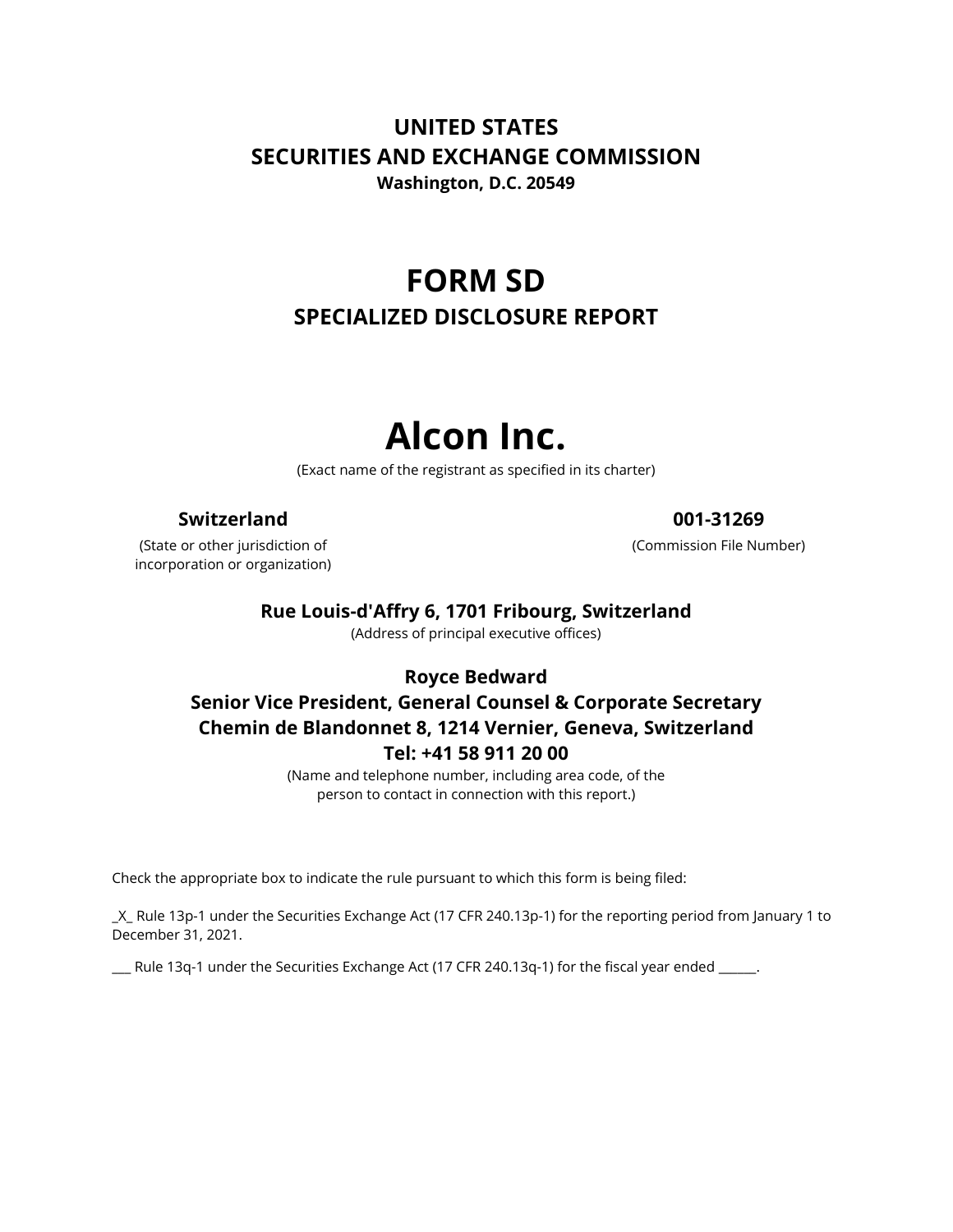# **Section 1. Conflict Minerals Disclosure**

# **Item 1.01 Conflict Minerals Disclosure and Report**

In accordance with Rule 13p-1 under the Securities Exchange Act of 1934, Alcon Inc. has filed this Specialized Disclosure Form (Form SD) and the associated Conflict Minerals Report. Both reports are posted and publicly available at the Alcon corporate website: https://www.alcon.com/about-us/responsible-business-practice.

# **Item 1.02 Exhibit**

The Conflict Minerals Report is attached as Exhibit 1.01.

# **Section 2. Resource Extraction Issuer Disclosure**

## **Item 2.01 Resource Extraction Issuer Disclosure and Report**

Not applicable.

# **Section 3. Exhibits**

## **Item 3.01 Exhibits**

Exhibit No. Description

1.01 Conflict Minerals Report as required by Items 1.01 and 1.02 of this Form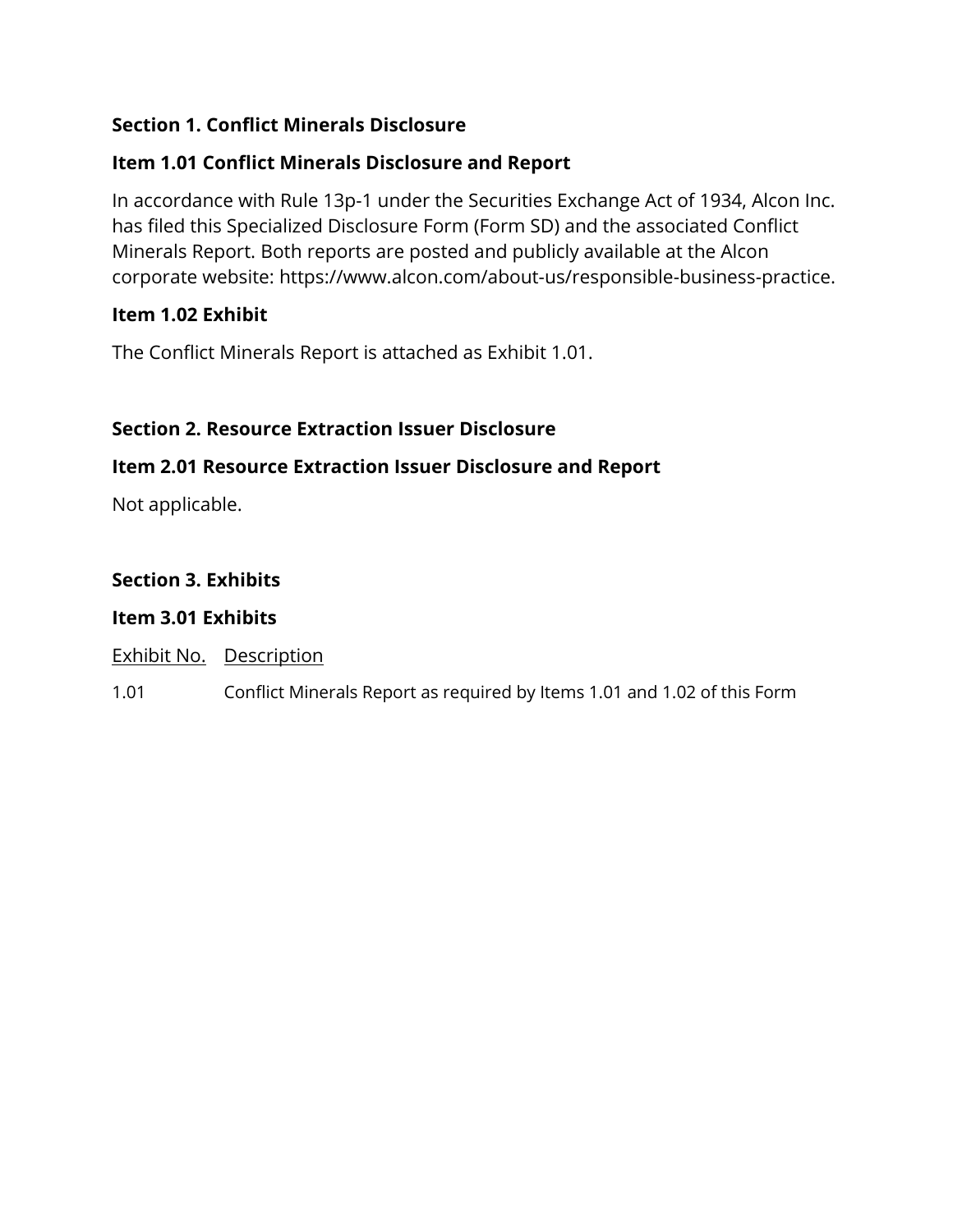### **SIGNATURES**

Pursuant to the requirements of the Securities Exchange Act of 1934, the registrant has duly caused this report to be signed on its behalf by the duly authorized undersigned.

## **ALCON INC.**

Date: May 26, 2022 **By: /s/ Timothy C. Stonesifer** Name: Timothy C. Stonesifer Title: Authorized Representative

Date: May 26, 2022 **By: /s/ Tom Hudnall** Name: Tom Hudnall Title: Authorized Representative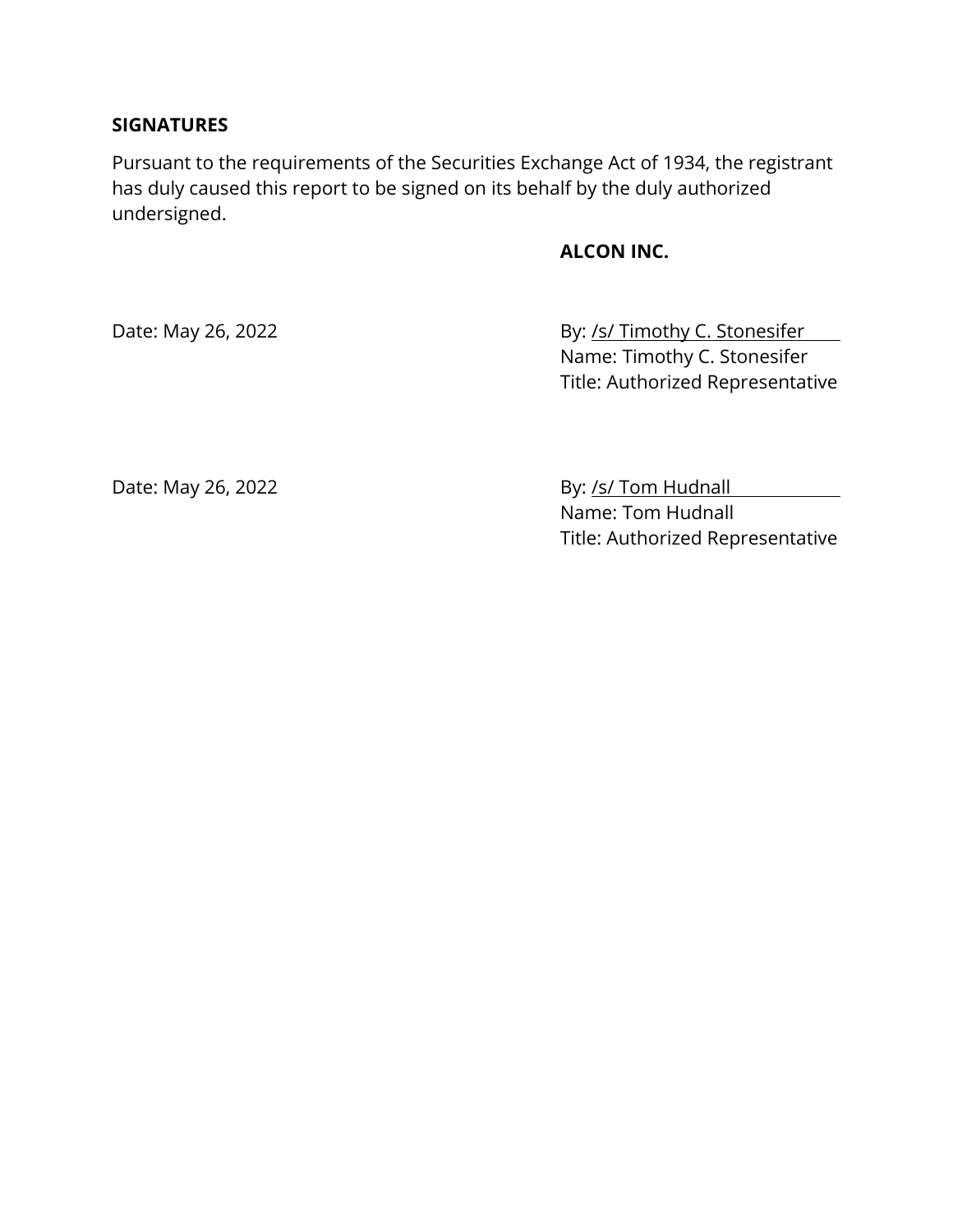#### **Conflict Minerals Report of Alcon Inc. For the Calendar Year Ended December 31, 2021**

#### **Overview**

This Conflict Minerals Report for Alcon Inc. and its consolidated subsidiaries covers calendar year 2021 and was prepared in accordance with Section 1502 of the Dodd-Frank Wall Street Reform and Consumer Protection Act and Rule 13p-1 under the Securities Exchange Act of 1934 (collectively, the "Rule"). Unless the context requires otherwise, the words "we," "our," "us," "Alcon," "Company," and similar words or phrases in this report refer to Alcon Inc. and its consolidated subsidiaries. Our report describes the due diligence undertaken to determine the source and chain of custody, including a Reasonable Country of Origin Inquiry ("RCOI"), of the conflict minerals that were contained in, and necessary to the functionality or production of, the products in our supply chain between January 1 and December 31, 2021. An RCOI is designed to help us determine whether these conflict minerals were sourced from the Democratic Republic of Congo or its nine adjoining countries (the "Covered Countries") or came from recycled or scrap sources. The conflict minerals covered by the Rule are columbite-tantalite (coltan), cassiterite, wolframite, including their derivatives, which are limited to tin, tantalum, and tungsten, and gold (collectively the "Conflict Minerals").

#### **Company Background**

Alcon is the global leader in eye care, dedicated to helping people see brilliantly. With our 75-year heritage, we are the largest eye care company in the world – with complementary businesses in Surgical and Vision Care. We have a long history of industry firsts, and each year we commit a substantial amount of resources in Research and Development to meet customer needs and patient demands.

Our leadership is grounded in cutting-edge innovation and breakthrough technology, transforming the way we treat eye diseases and eye conditions. We have the widest array of eye care offerings in the industry. Based on sales for the year ended December 31, 2021, we are the number one company by global market share in the ophthalmic surgical market and in the vision care market. We employ over 24,000 associates from more than 100 nationalities, operating in over 60 countries and serving consumers and patients in over 140 countries.

Our Surgical business is focused on ophthalmic products for cataract surgery, vitreoretinal surgery, refractive laser surgery and glaucoma surgery. Our broad surgical portfolio includes implantables, consumables and surgical equipment required for these procedures and supports the end-to-end needs of the ophthalmic surgeon.

Our Vision Care business comprises daily disposable, reusable and color-enhancing contact lenses and a comprehensive portfolio of ocular health products, including products for dry eye, ocular allergies, glaucoma, and contact lens care, as well as ocular vitamins and redness relievers.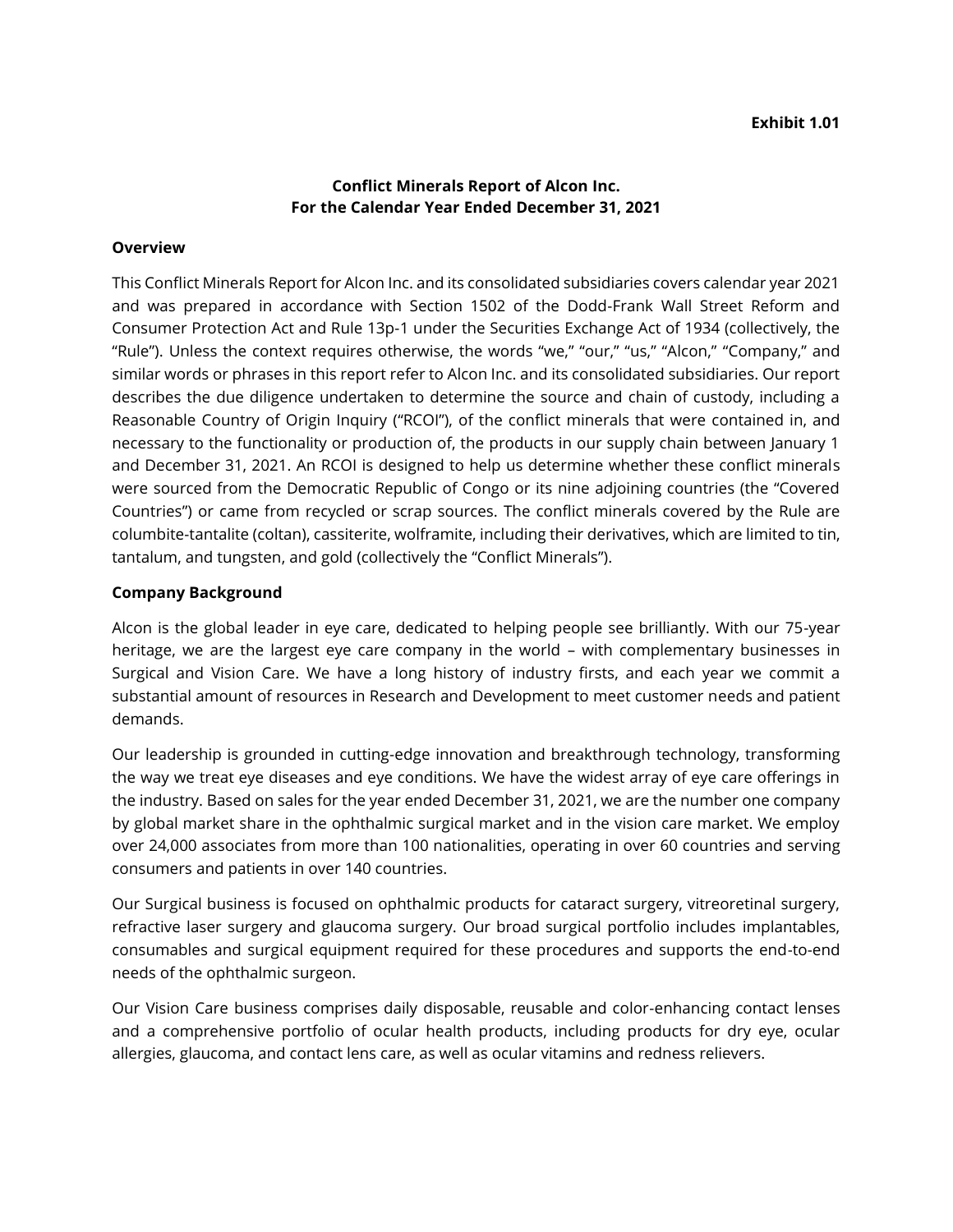#### **Product Review**

We conducted a review of all direct materials either necessary to the production of our products or necessary to the products' functionality to determine the risk that Conflict Minerals were present. In accordance with Securities and Exchange Commission Staff Guidance with respect to the Rule, we excluded packaging materials from this review. Based on the review, the categories of our products that were determined to include or be at risk for containing Conflict Minerals or to include metals of undeterminable content were raw materials associated with Alcon's equipment product lines within our surgical and Vision Care franchises.

#### **Design of Due Diligence Program**

We designed our due diligence measures to conform in all material respects with the OECD Due Diligence Guidance for Responsible Supply Chains of Minerals from Conflict-Affected and High Risk Areas Third Edition (OECD 2016) (the "OECD Framework") and related Supplements.

As a purchaser of components, we are many steps removed from the mining of Conflict Minerals and we do not purchase raw ore or unrefined Conflict Minerals. We must rely on our immediate suppliers to provide information regarding the sourcing of Conflict Minerals. These immediate suppliers are also often many steps removed from the mining of Conflict Minerals.

Our annual due diligence activities, which are in line with the OECD Framework, are summarized below.

#### *Step 1: Establish strong company management systems*

- We maintain a Code of Business Conduct, which calls for all third parties with whom we work to comply with the law, to adhere to ethical business practices, and to observe our standard requirements concerning labor, health, safety, environmental protection and management systems. We maintain a Third Party Code of Conduct that establishes a standard for suppliers' support with respect to Conflict Minerals tracking. Specifically, the Third Party Code of Conduct requires that Suppliers help to: identify the source of Conflict Minerals in the products that they sell to Alcon and, as possible through reasonable means, the names of smelters and refiners that process Conflict Minerals and the country of origin of these Conflict Minerals; cooperate with Alcon in our due diligence process and in responding to requests relating to Conflict Minerals in our products; provide reasonable evidence of suppliers' performance of similar due diligence with respect to any of their suppliers or sub-contractors involved in the production of materials or products supplied to Alcon or any components of those materials or products; and work with Alcon to assess opportunities for alternative sources where non-conflict free Conflict Minerals are identified.
- Our Conflict Minerals Core Team ("Core Team") is responsible for the implementation and ongoing management of Conflict Minerals reporting activities, and the documentation and reporting of the results of the Conflict Minerals due diligence activities.
- **•** Annually, we establish and document our process to evaluate our products, in order to identify and assess the presence and sources of Conflict Minerals in the supply chain.
- **The Core Team uses standardized documentation to capture key decisions, processes and** procedures used in gathering information related to the use of Conflict Minerals in our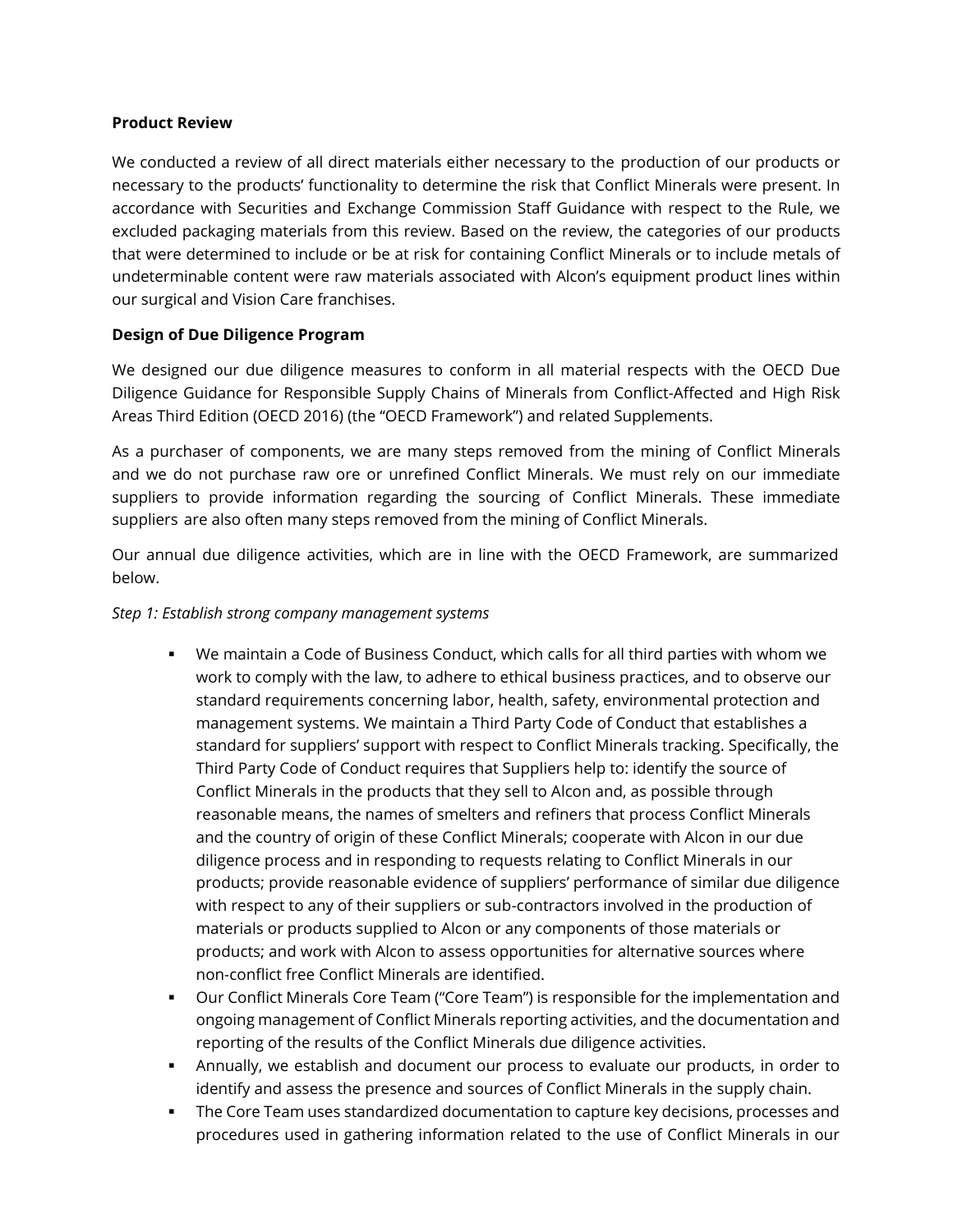products, and to the sources of any such Conflict Minerals. We retain such documentation in accordance with our corporate document retention policy.

▪ In recognition of the OECD Framework requirement, Alcon maintains feedback mechanisms available to all interested parties to provide information or voice their concerns regarding our compliance with laws and regulations.

#### *Step 2: Identify and assess risks in the supply chain*

- **•** On an annual basis, we review the suppliers that provide materials used in manufacturing to identify potential sources of Conflict Minerals in our supply chain. The Core Team is responsible for determining the suppliers of materials that are necessary to the production or functionality of products that may contain one or more Conflict Minerals or contain metal of undeterminable content.
- Suppliers of the items identified as potentially containing Conflict Minerals or metals of undeterminable content are designated as "In Scope" for the RCOI.
- **EXECT** As part of this annual process, we, through a third party vendor, offer Conflict Minerals training for In Scope suppliers and require our suppliers to complete a web-based survey on the most recent Conflict Minerals Reporting Template ("CMRT") from the Responsible Minerals Initiative ("RMI"). This survey seeks information regarding the country of origin of Conflict Minerals supplied to us and the smelters or refiners in the supply chain.
- To help encourage the highest level of compliance, our third party vendor makes multiple attempts to obtain responses from all In Scope suppliers.
- We review the information provided by each supplier to determine the completeness of each supplier's responses, and note certain points of information, including whether the supplier has a policy regarding conflict minerals and whether they source any Conflict Minerals from the Covered Countries.
- **•** We review aggregate supplier CMRT responses as well as statements made by suppliers regarding the status of Conflict Minerals in their supply chain in order to summarize key findings regarding risks in the supply chain. The Core Team meets regularly to review progress.
- We conduct a review of smelter/refinery information provided in the supplier surveys to determine the actual number of unique smelters/refiners identified by our suppliers and whether each has been audited by a third party or presents a "red flag" as defined by the OECD Framework. To make the determination of each smelter/refiner's conflict status, we rely solely upon information provided by RMI. RMI states that it conducts an industrystandard Responsible Minerals Assurance Program ("RMAP"), in which it certifies smelters/refiners worldwide by conducting an independent audit to validate companylevel management and sourcing processes for responsible mineral procurement. RMI makes available to the public the list of smelters/refiners that it has certified as "Conformant", which identifies smelters/refiners that are in conformance with the RMAP assessment protocols and that bear the highest level of Conflict Minerals responsible sourcing certification set by RMI.
- According to RMI, smelters and refiners with the RMI "re-audit in progress" designation are also considered to be RMAP Conformant during the period in which this designation is assigned.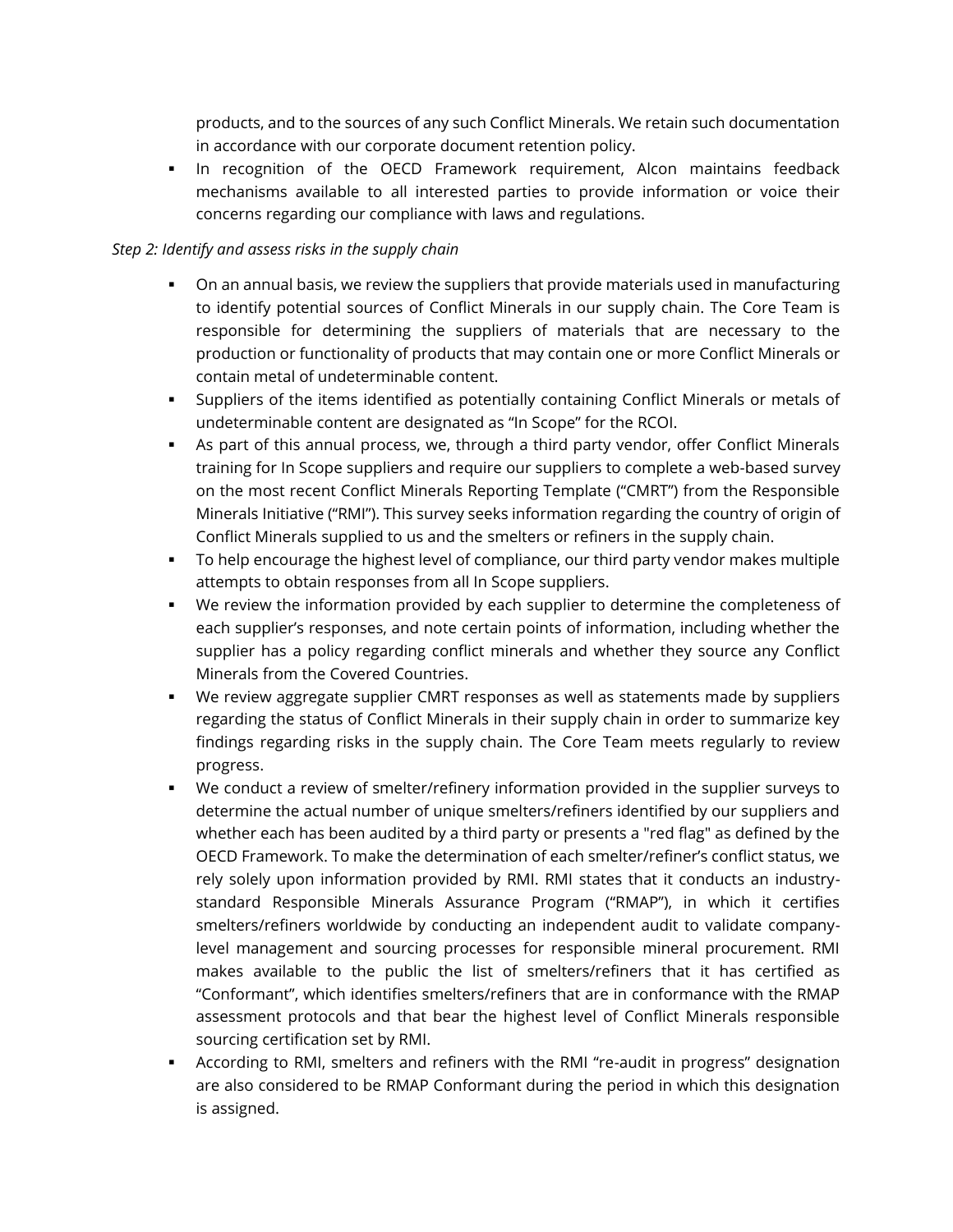- According to RMI, smelters and refiners that carry the RMI "Active" designation are currently engaged in the RMAP, but for which a conformance designation has yet to be made.
- **EXECT** A smelter or refiner is deemed by RMI as "Known" if it was not Conformant or Active but is listed on the CMRT Smelter Reference List. The status information reflected in this report is current as of April 22, 2021.

#### *Step 3: Design and implement a strategy to respond to identified risks*

- We expect supplier conformance with the Conflict Minerals section of the Alcon Third Party Code of Conduct.
- We regularly assess identified risks based on suppliers' completed surveys. If a high risk is identified, we will determine how to implement necessary risk mitigation efforts, including temporarily suspending trade or disengaging with a supplier.
- As part of our review of compliance activities, we assess our processes in order to determine whether additional actions are required in the future.

#### *Step 4: Carry out independent third-party audit of smelter/refiner's due diligence practices*

**.** In accordance with the OECD Framework, we monitor industry actions and the results of independent third-party audits of the due diligence performed by smelters and refiners. Given the nature of our business, the associated costs, and the current lack of transparency in our global supply chain, we are not in a position to conduct our own audits of smelters and refiners; however, we appreciate the efforts of internationally-recognized assessment programs such as RMAP and strongly encourage that each smelter and refinery seek certification from an internationally-recognized assessment program.

#### *Step 5: Report annually on supply chain due diligence*

**.** In accordance with the Rule, we annually summarize the activities and results of our due diligence with regard to Conflict Minerals in this Conflict Minerals Report, which is filed with our Form SD.

#### **Determination**

Consistent with the OECD Framework, after our initial determination that Conflict Minerals were necessary to the functionality of some of our products, we conducted an RCOI to determine whether we had reason to believe that any Conflict Minerals were contained in, and necessary to the functionality or production of, our products may have originated in the Covered Countries.

In accordance with the Rule, we performed an RCOI based on the procedures set forth above. Based on this process, the results of our RCOI for 2021 were as follows:

- In Scope Suppliers (all were surveyed): 406
- Responses received: 274

In undertaking the RCOI for 2021, we took additional measures to increase the response rate from our largest suppliers. As a result of those increased efforts, we received responses from 88% of our largest suppliers.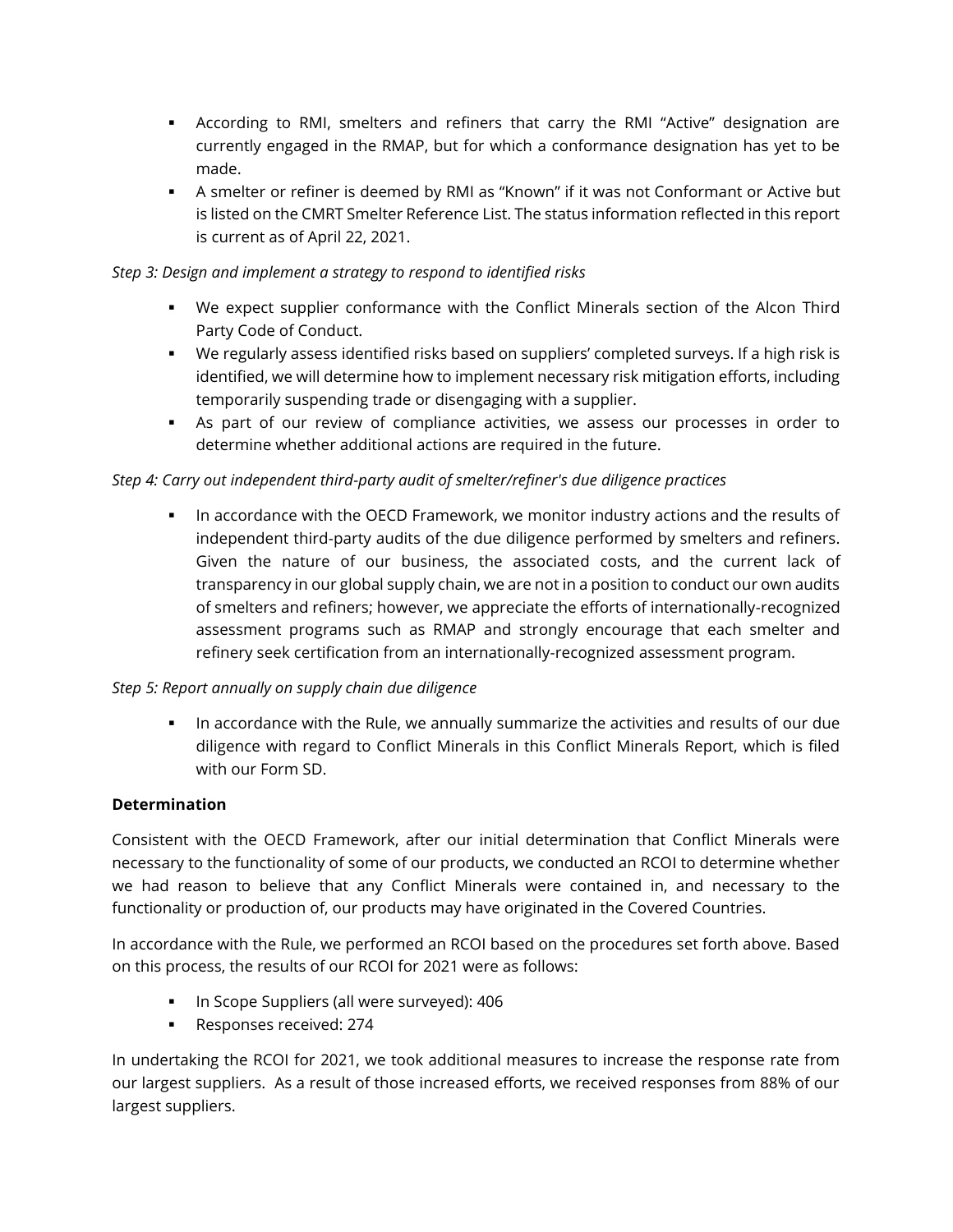As a result of the RCOI process, we concluded in good faith that during 2021 we had reason to believe that certain of the products that we manufactured or contracted to manufacture contained Conflict Minerals that may have originated from Covered Countries. Consequently, we exercised due diligence on the source and chain of custody of the Conflict Minerals following the OECD Framework.

In response to our due diligence activities, certain In Scope suppliers provided us with no information about their smelters and refiners, certain other In Scope suppliers provided only a partial list of their smelters and refiners, and certain other In Scope suppliers provided us with a complete list of their smelters and refiners. As a downstream purchaser of components that contain Conflict Minerals, our due diligence is highly reliant on our suppliers providing accurate information to us. Based on the limited information from our In Scope suppliers that provided us with names of smelters and refiners in their supply chain, we have determined the following information with respect to the facilities used to process Conflict Minerals:

- Unique Smelters/Refiners Identified: 377
- Conformant Smelters/Refiners Identified: 238
- Active Smelters/Refiners Identified: 18
- Known Smelters/Refiners Identified: 85

Additionally, our suppliers reported sourcing from 36 smelters or refiners classified as "Unknown." These are smelters that have not been part of RMAP and have no smelter CID number assigned, or smelters whose CID number (as provided by a supplier) does not appear on RMAP Conformant or Active lists.

We further note that not all of the included smelters and refiners may have processed the necessary Conflict Minerals contained in our products. In some cases, suppliers may have reported to us smelters and refiners that were not in our supply chain due to over-inclusiveness in the information received from their respective suppliers, the decision of such suppliers to provide information on a company-wide level rather than a product-based level, or for other reasons.

Because the information that we obtained from In Scope suppliers was incomplete, we were unable to determine the countries of origin of the Conflict Minerals or the facilities used to process them.

#### **Risk Mitigation and Future Due Diligence Measures**

We will look to improve our due diligence process by considering measures aimed at increasing Supplier responses to our RCOI in terms of accuracy, timeliness and completeness.

#### **Cautionary Note Regarding Forward-Looking Statements**

This report may contain certain "forward-looking statements" within the meaning of the safe harbor provisions of the US Private Securities Litigation Reform Act of 1995. Forward-looking statements can be identified by words such as: "anticipate," "intend," "commitment," "look forward," "maintain," "plan," "goal," "seek," "target," "assume," "believe," "project," "estimate," "expect," "strategy," "future," "likely," "may," "should," "will" and similar references to future periods. Forward-looking statements are neither historical facts nor assurances of future performance. Instead, they are based only on Alcon's current beliefs, expectations and assumptions regarding the future of its business, future plans and strategies, and other future conditions. Because forward-looking statements relate to the future, they